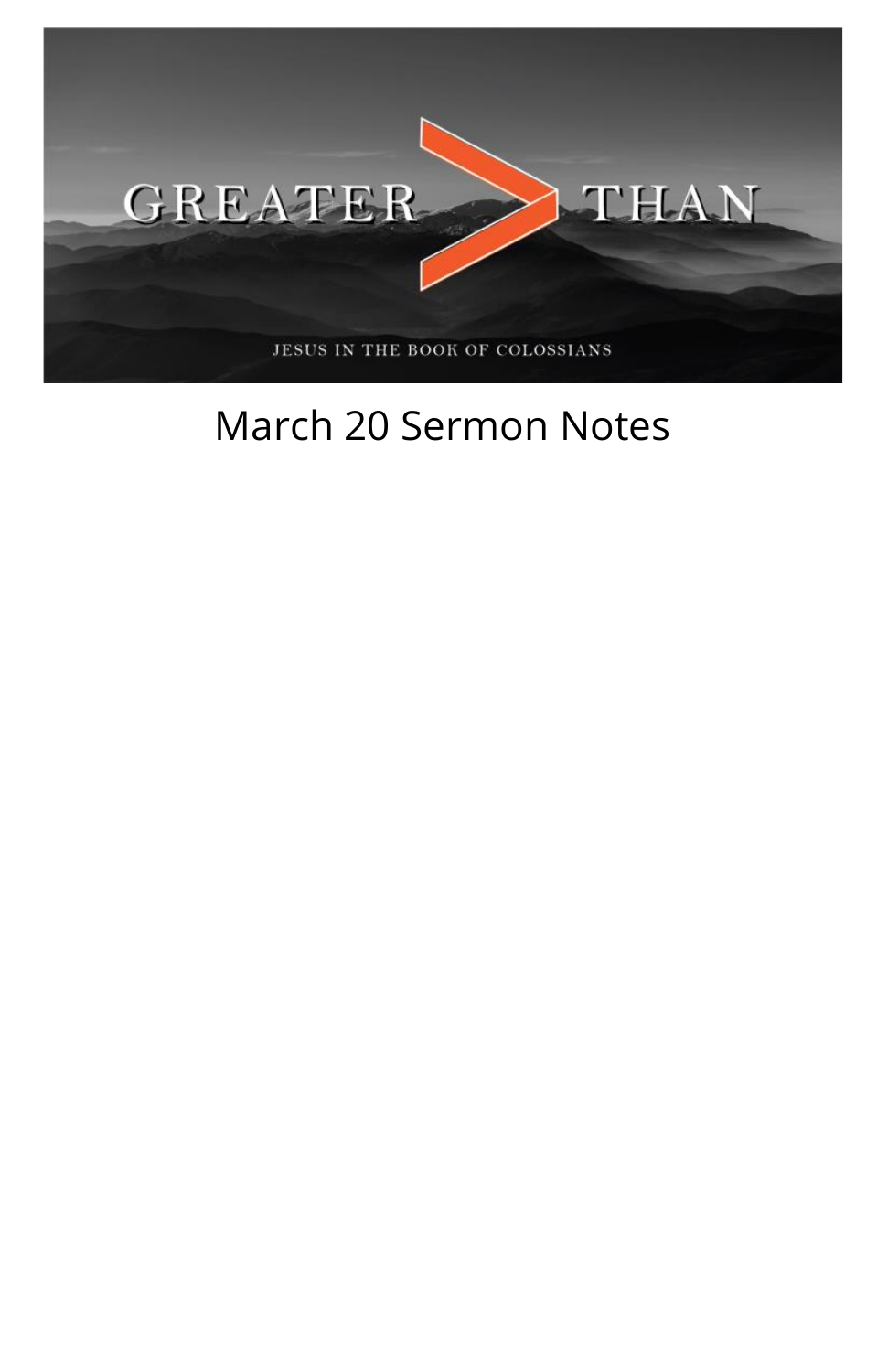**Message discussion:** What stood out to you in this week's message? Questions? A way God moved you to respond?

**Passage reflection:** Read Colossians 1:1-8; John 13:34- 35 . What stands out to you in these verses? Is there something you hear God saying to you? How can you respond to what He is saying?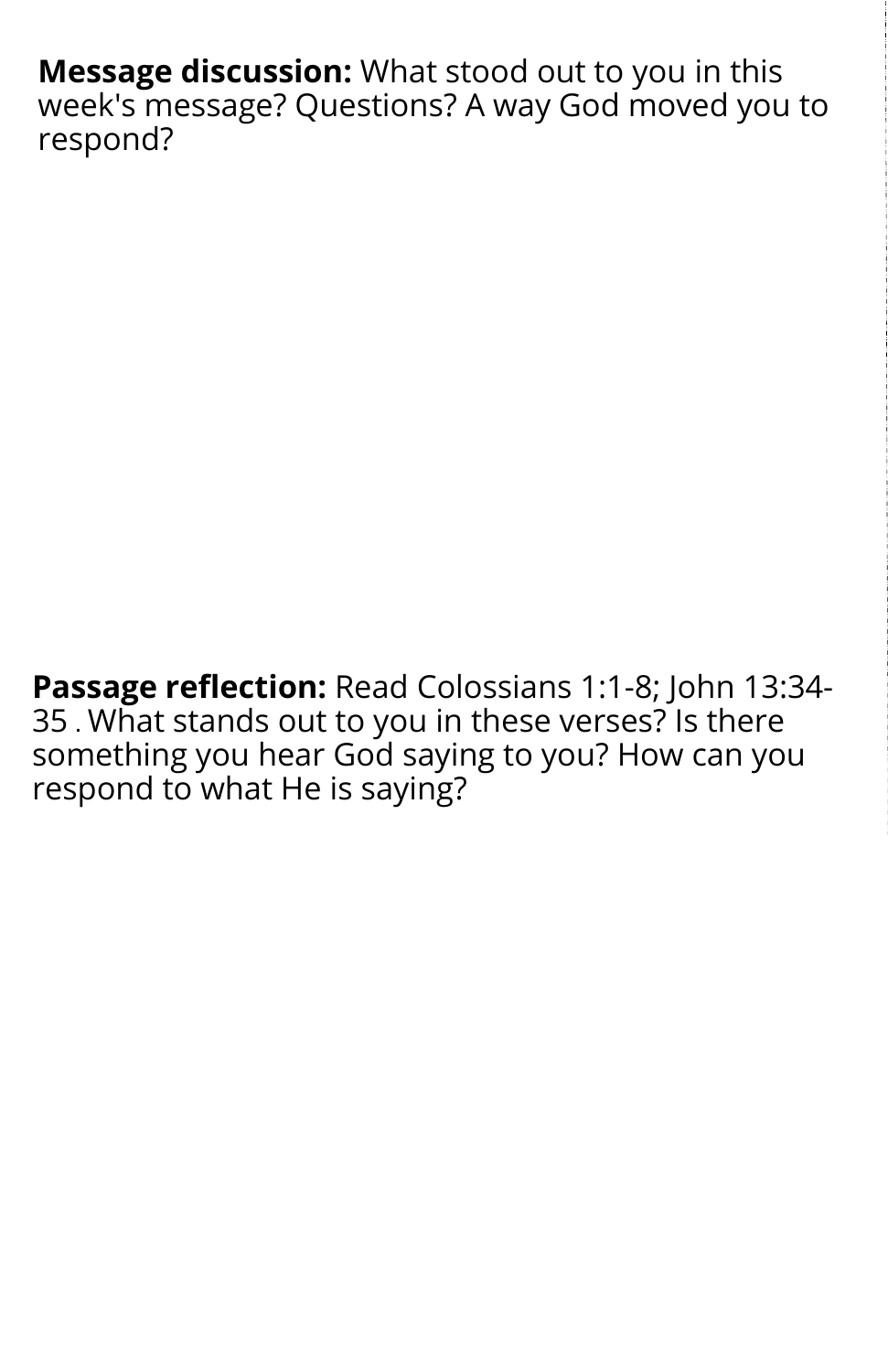**1.** Read Colossians 1:1-8 and John 13:34-35. Paul comments on the Colossian's love for each other twice in his opening words. They had a reputation for love! How would our love for each other need to be remarkably different in order for it to be noticeable to the greater Smokey Point community?

**2.** Divisiveness and polarity are characteristic of today's culture. The Colossians loved each other so well, "because of the hope laid up for you in heaven" (verse 5). What is it about having a future hope in heaven that causes us to have remarkable love here on earth?